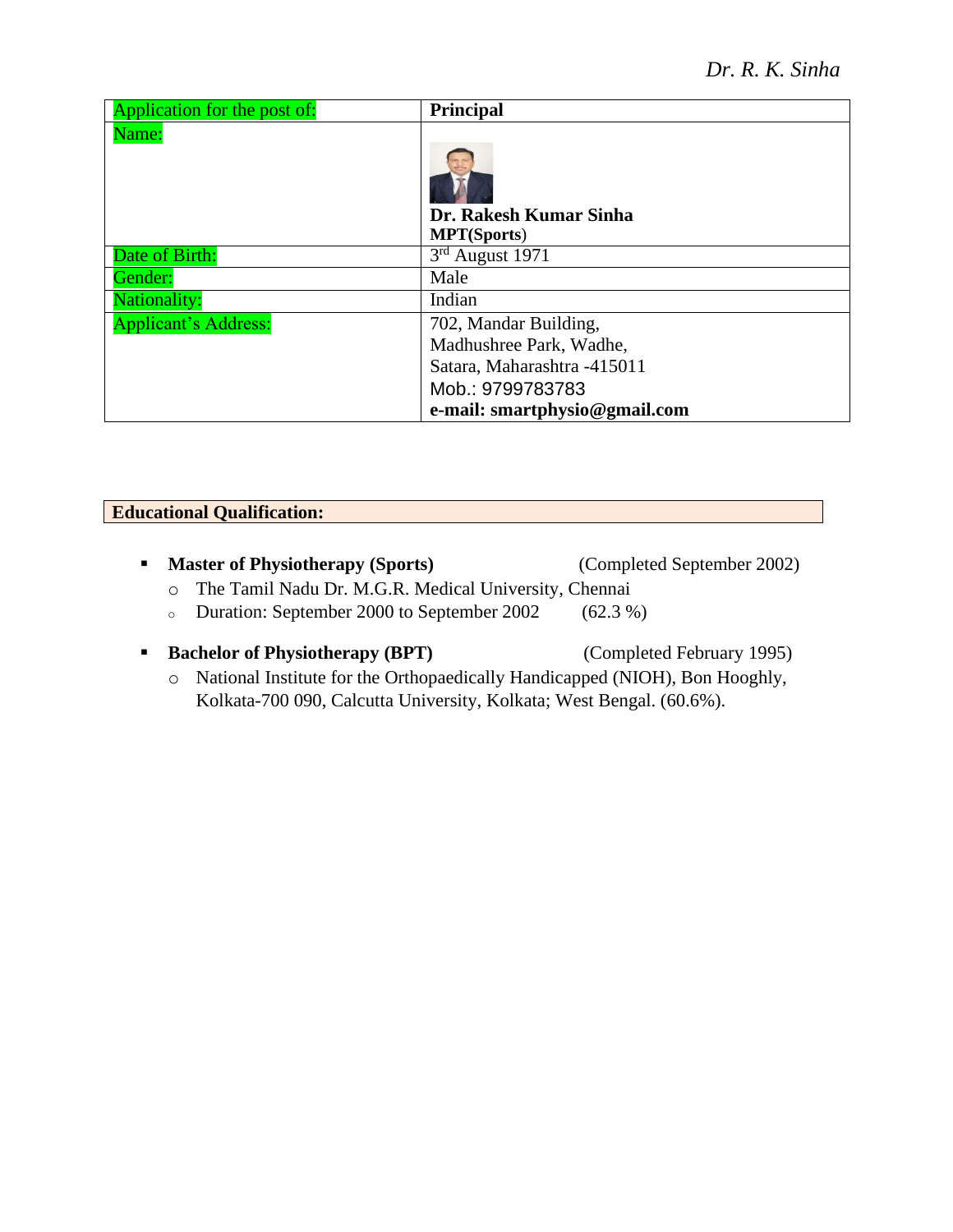**Professional Teaching Experience:**

| #  | <b>Designation and Institutes</b>                               | <b>Duration</b>                      | <b>Experience</b>                         | <b>Publications</b> |
|----|-----------------------------------------------------------------|--------------------------------------|-------------------------------------------|---------------------|
| 1. | Principal,                                                      | $16th$ January 2020                  | Year<br>$\mathbf{1}$<br>$\mathbf{1}$      | 5                   |
|    | Ravi Nair Physiotherapy College,                                | to $17th$ February                   | month                                     |                     |
|    | <b>Datta Meghe Institute of Medical</b>                         | 2021.                                |                                           |                     |
|    | <b>Sciences</b><br>(Deemed<br>be<br>to                          |                                      |                                           |                     |
|    | University),                                                    |                                      |                                           |                     |
|    | Wardha                                                          |                                      |                                           |                     |
| 2. | Principal,                                                      | 1 <sup>st</sup><br>September         | $\overline{4}$<br>Years<br>$\overline{4}$ | $\overline{2}$      |
|    | Late Smt. S. G. Patel Institute of                              | 13 <sup>th</sup><br>to<br>2015       | months                                    |                     |
|    | Physiotherapy,                                                  | January 2020                         |                                           |                     |
|    | Dharmaj, Anand                                                  |                                      |                                           |                     |
| 3. | Principal,                                                      | $13th$ June 2012 to                  | 3 Years                                   | $-$                 |
|    | Jaipur Physiotherapy College and                                | $31st$ August 2015                   |                                           |                     |
|    | Hospital,                                                       |                                      |                                           |                     |
|    | M. V. Global University, Jaipur                                 |                                      |                                           |                     |
| 4. | Principal,                                                      | $11^{th}$ July 2005 to               | 6 Years                                   | $\overline{2}$      |
|    | <b>JCD College of Physiotherapy,</b>                            | 30 <sup>th</sup><br>September        |                                           |                     |
|    | <b>Nayak</b><br>Ch.<br><b>Devilal</b><br>Jan                    | 2011                                 |                                           |                     |
|    | Vidyapeeth, Sirsa, Haryana                                      |                                      |                                           |                     |
| 5. | Reader & Head, Department of                                    | 8 <sup>th</sup><br>December          | $\overline{7}$<br>Year<br>$\mathbf{1}$    |                     |
|    | Physiotherapy,                                                  | 2003 to $7th$ July                   | months                                    |                     |
|    | <b>Sardar</b><br><b>Bhagwan</b><br><b>Singh</b><br>Post         | 2005                                 |                                           |                     |
|    | <b>Graduate Institute of Biomedical</b>                         |                                      |                                           |                     |
|    | Science & Research,                                             |                                      |                                           |                     |
|    | <b>Dehradun</b>                                                 | 30 <sup>th</sup>                     | 1 Year                                    |                     |
| 6. | Principal,<br><b>Swatantra</b><br><b>Institute</b><br><b>of</b> | November<br>30 <sup>th</sup><br>2002 |                                           |                     |
|    |                                                                 | to                                   |                                           |                     |
|    | Physiotherapy & Rehabilitation,                                 | November 2003                        |                                           |                     |
| 7. | Rajahmundry, Andhra Pradesh.<br>Principal                       | $1st$ February 1996                  | 6 Years<br>10                             |                     |
|    | Padmavathi<br><b>College</b><br>of                              | to $29th$ November                   | Months                                    |                     |
|    | Physiotherapy,                                                  | 2002                                 |                                           |                     |
|    | Dharmapuri, Tamil Nadu                                          |                                      |                                           |                     |
| 8. | <b>Lecturer</b>                                                 | $1st$ July 1995 to                   | 7 Months                                  |                     |
|    | Padmavathi<br>of<br><b>College</b>                              | 31 <sup>st</sup> January 1996        |                                           |                     |
|    | Physiotherapy,                                                  |                                      |                                           |                     |
|    | Dharmapuri, Tamil Nadu                                          |                                      |                                           |                     |
| 9. | Lecturer,                                                       | $24th$ April 1995 to                 | 2 Months                                  | ---                 |
|    | <b>Vivekanandha</b><br><b>Institute</b><br><b>of</b>            | 30 <sup>th</sup> June 1995           |                                           |                     |
|    | <b>Medical Sciences</b><br>& Research,                          |                                      |                                           |                     |
|    | Tiruchengode,                                                   |                                      |                                           |                     |
|    | <b>Tamil Nadu</b>                                               |                                      |                                           |                     |
|    | <b>Total Teaching &amp; Clinical Experience:</b>                |                                      | 25 Years                                  |                     |
|    | <b>PG Guide Since December 2003</b>                             |                                      | 18 Years                                  |                     |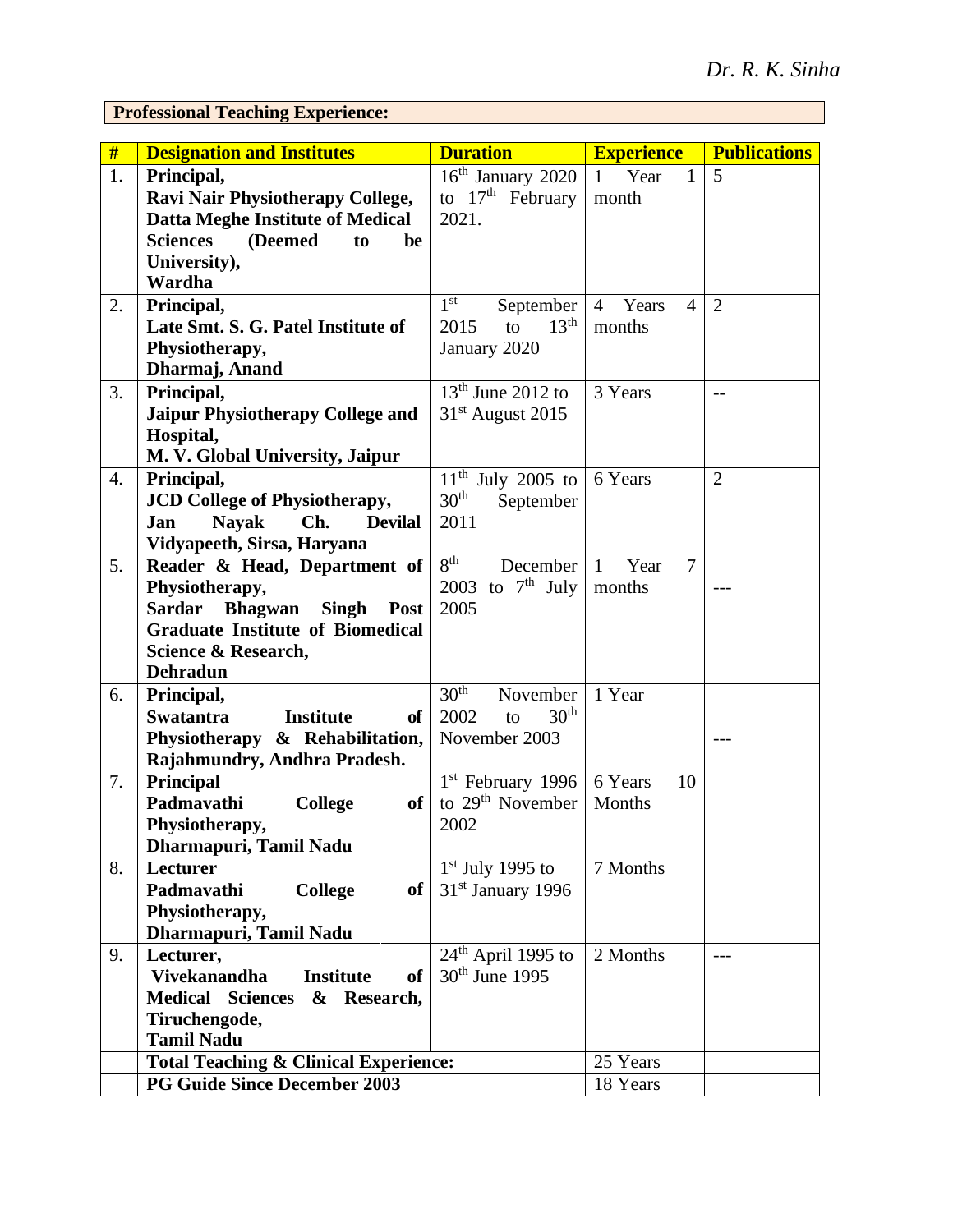### **Academic Exchange**

I have an opportunity to serve as an external practical examiner, question paper setter, paper correction, moderator, chief / senior supervisor, expert for UG, and PG programs at several universities includes:

| 1. Sardar Patel University,<br>Vallabh     | 2. Pravara Institute of Medical Sciences, |  |  |
|--------------------------------------------|-------------------------------------------|--|--|
| Vidyanagar Anand, Gujarat                  | Loni [Deemed University                   |  |  |
| 3. Rajasthan University<br>Health<br>of    | 4. Maharaj Vinayak Global University,     |  |  |
| Scences, Jaipur, Rajasthan                 | Jaipur, Rajasthan                         |  |  |
| 5. Pandit B. D. Sharma University of       | 6. Kurukshetra University, Kurukshetra,   |  |  |
| Health Sciences, Rohtak, Haryana.          | Haryana                                   |  |  |
| 7. Devi Ahilya Viswavidyalaya, Indore      | 8. Charotar University of Science &       |  |  |
|                                            | Technology – CHARUSAT                     |  |  |
| 9. H N Bahuguna University, Garhwal,       | 10. Ch. Charan Singh University, Meerut   |  |  |
| Dehradun                                   |                                           |  |  |
| 11. Jammu University, Jammu                | 12. NTR University of Health Sciences,    |  |  |
|                                            | Andhra Pradesh                            |  |  |
| 13. The Tamilnadu Dr. MGR Medical          | 14. M. G. University of Medical Sciences  |  |  |
| University, Chennai                        | & Technology, Jaipur, Rajasthan           |  |  |
| 15. Barkatullah University, Bhopal         | 16. Gujarat University                    |  |  |
| 17. Maharashtra University<br>of<br>Health |                                           |  |  |
| sciences                                   |                                           |  |  |

### **Areas of Teaching Interests**

- 
- 
- 5. Evidence Based Practice
- 1. Sports Physiotherapy 2. Neurological Physiotherapy
- 3. Rehabilitation 4. Research Methodology

## **Seminars / Experts talks / workshops delivered on:**

- 1. Delivered a talk on Computer Applications in Physiotherapy at the UGC Sponsored National Seminar on Role of Statistics in Physiotherapy at Lyallpur Khalsa College, Jalandhar in 2010
- 2. Delivered a lecture on Physiotherapy Today—The Need, Perception & Reality in India at the National Seminar on the role of Physiotherapy in Health Care delivery the need and reality at Punjabi University, Patiala in January 2012.
- 3. Delivered a talk on Sports for the Disabled: Barriers and Breakthroughs at the Bangalore Physiotherapy Network conference in August 2015.
- 4. Delivered a talk at DST-GUJCOST sponsored seminar on "Adverse Drug Reaction Reporting and Monitoring is Prime Need in INDIA" organized at IPCPRC, Dharmaj in January 2019.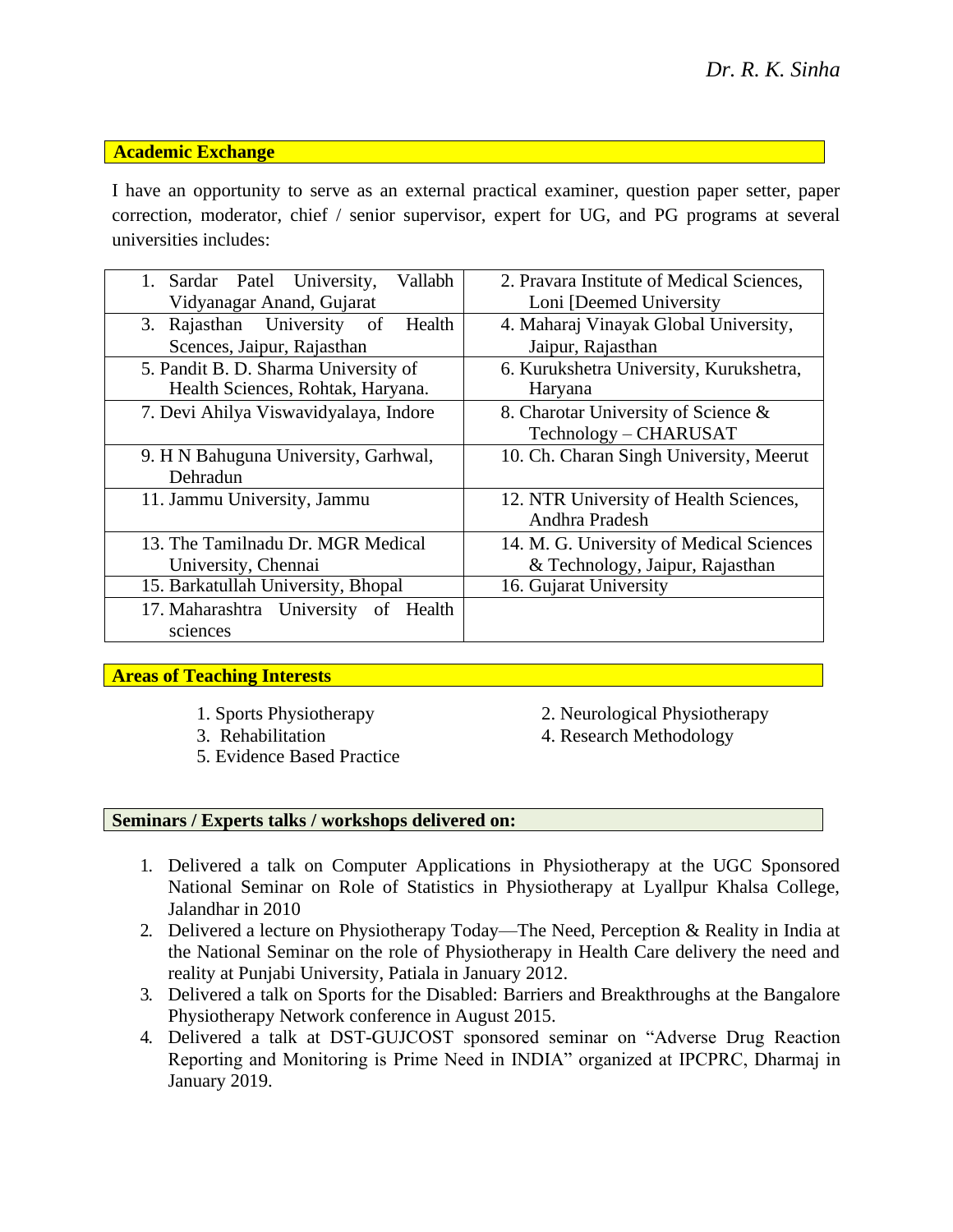5. Delivered a talk on Fitness testing and training for amateur & recreational athletes in a CME organised by KIMS Karad and IAP Women's Cell Satara on virtual platform in July 2020

# **Conference / Seminars / Workshops attended :**

- a. Enbloc' 96 at Ultra college of Physiotherapy, Madurai.
- b. Stride' 98 at Saveetha college of Physiotherapy, Chennai.
- c. IAP conference at Trivandrum in 1998.
- d. Organised & Attended workshop on the management of Cerebral palsy and Hemiplegia in Padmavathi College of Physiotherapy, Dharmapuri, T.N in 2000
- e. Rendezvous' 99 at R.V.S college of Physiotherapy, Coimbatore.
- f. Physiotherapy meet at Garden City college of Physiotherapy, Bangalore in 2002.
- g. Stride 2002 at Saveetha College, Chennai.
- h. Synergy' 2004, 1<sup>st</sup> North India Physiotherapy conference at SBSPGI, Dehradun.
- i. Organised & Attended the 4-day international Workshop on Manual Therapy Techniques in collaboration with Manual Therapy Foundation of India at JCD College of Physiotherapy, Sirsa in 2009
- j. 1 st Conference of IAP Chandigarh branch in 2010
- k. National Seminar on the Role of Physiotherapy in Health Care delivery the need and reality at Punjabi University, Patiala in January 2011
- l. Organised and Attended the seminar on Physiotherapy & Occupational Therapy Intervention in intellectually Disabled Child at M V Global University, Jaipur in 2012
- m. Organised and Attended a workshop on "Manual Therapy Concepts" An integrated approach for the Vertebral Column and pelvic Complex by MTFI at M V Global University, Jaipur in 2013.
- n. IIIrd International Conference of Physical Therapy organised at AIIMS, New Delhi in December 2014
- o. Organised a workshop on "Manual Therapy Concepts" An integrated approach for the Vertebral Column and pelvic Complex by MTFI at Late Smt. S. G. Patel Institute of Physiotherapy, Dharmaj in 2018
- p. Was the Chairperson for a scientific session at PHYSIOCON Chandigarh, 2-day Conference of IAP Chandigarh Branch & PGI in 2018
- q. Was the Guest of Honour in the DST-GUJCOST sponsored 2 Day national Seminar on Adverse Drug Reaction Reporting and Monitoring is Prime Need in India at Indu Bhai Patel College of Pharmacy & Research Centre, Anand
- r. Organised the virtual conference CRANIOCON 2020 organised by Ravi Nair Physiotherapy College in Nov 2020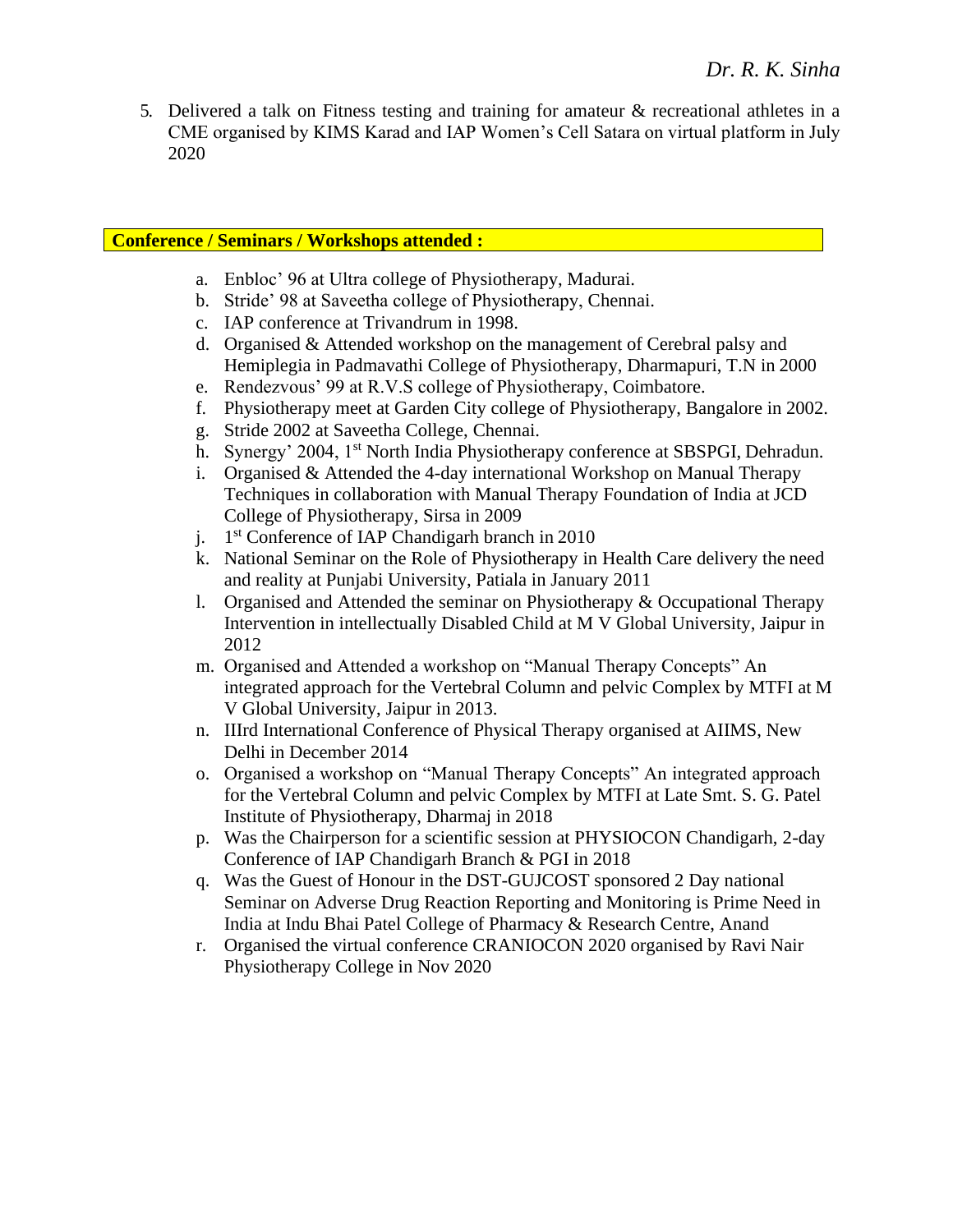## **Awards / Recognition**

Received the Physio Rattan Award at the IIIrd International Conference of Physical Therapy organised at AIIMS, New Delhi in December 2014

### **Publications**

- 1. Published a chapter titled Physiotherapy in India: Need, perception & Reality in the book titled Physiotherapy in Health Care-Need and the Reality published by Punjabi University, Patiala in the year 2012
- 2. Co-author of the chapter titled Cardiopulmonary Physiotherapy: The Need Approach & Reality of delivery in India in the book titled Physiotherapy in Health Care-Need and the Reality published by Punjabi University, Patiala in the year 2012
- 3. Co-author of the paper titled A Study Establishing the Importance of Body Composition Analysis, Regular Physiotherapy and Dietary Modifications for Independent and Healthy Living Among Geriatric Population: A Detailed Systemic Review Article published in the International Journal of Physiotherapy in the year 2015.
- 4. Co-author of the paper titled Cross-Cultural Adaptation, Reliability and Validity of Gujarati Version of Fear Avoidance Belief Questionnaire in Chronic Low Back Pain in Natl J Integr Res Med in 2016
- 5. Published a paper titled Effectiveness of Structured Exercise Protocol on Functional Performance in Subjects with Covid-19 in International Journal of Research in Pharmaceutical Sciences in 2020
- 6. Co-author of the paper titled Effect of Psychomotor physiotherapy with individualized physiotherapy program on pain, kinesiophobia and functional outcome following Transforaminal Interbody Lumbar Fusion (TLIF): A case report in Medical Science Journal in 2020
- 7. Co-author of the paper titled Effects of Body Position on the Outcome of Pulmonary Function Tests in Non-Mechanically Ventilated Adults: A Brief Review accepted for publication in Indian Journal of Forensic Medicine & Toxicology
- 8. Paper titled A Cross-sectional online survey of relationship between the psychological impacts of Coronavirus Disease 2019 (COVID–19) lockdown and the Resilience among Physiotherapy professionals in India published in Medical Science Journal
- 9. Paper titled Impact of Active Release Technique and Core Strengthening on Pain, Muscle Stiffness, Muscle Hardness and Quality of Life on Non-Specific Low Back pain-An Experimental Study published in the Indian Journal of Forensic Medicine & Toxicology